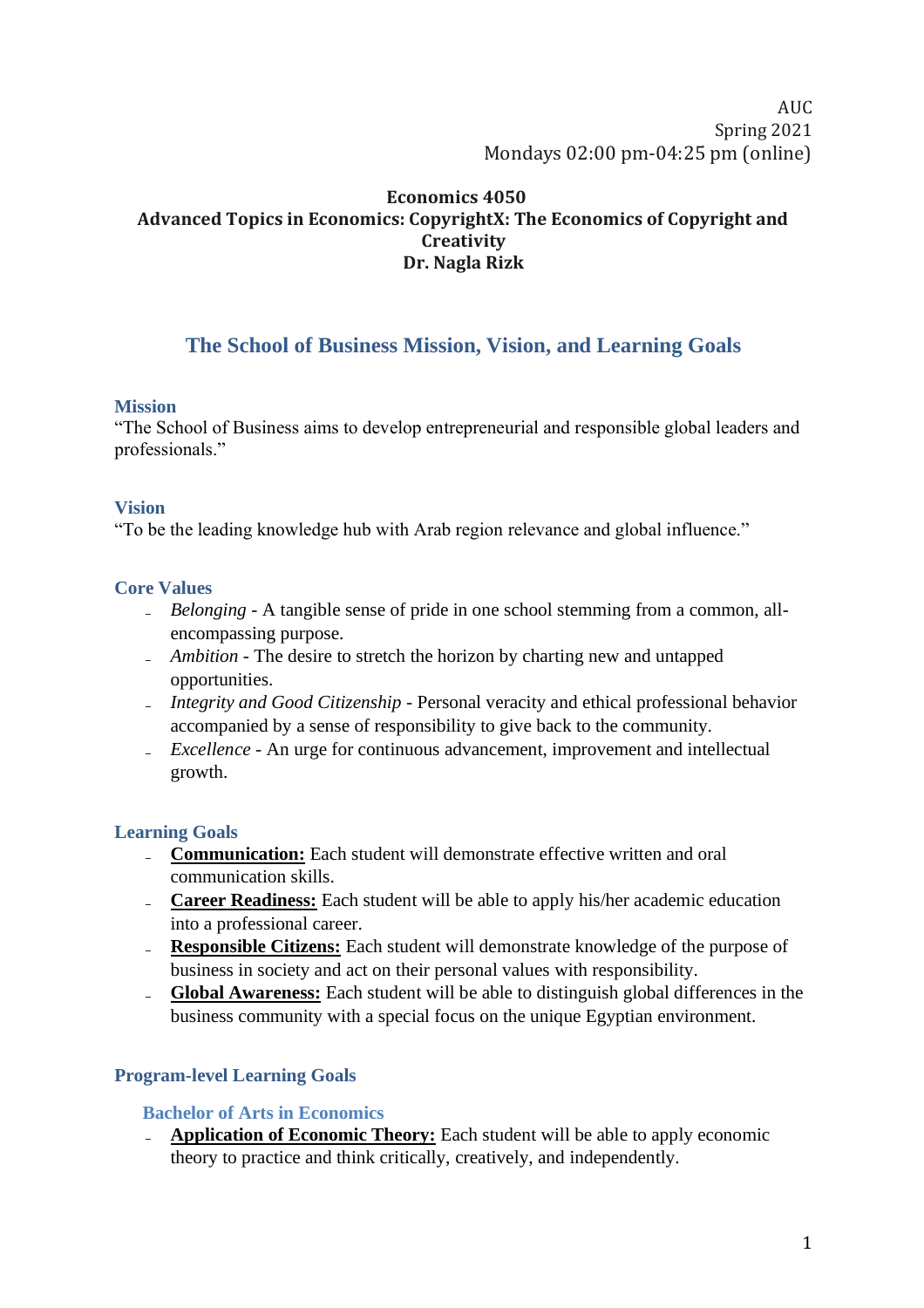### **A. Course Description and Objectives**

Copyright law is changing rapidly with significant impacts on culture and the economy. This change is partly due to new technologies. Public debate concerning the appropriate domain for copyright law is ongoing, globally and on the national levels.

The purpose of this course is to engage students in world issues and debates related to copyright and creativity, with an eye to the interests of developing countries and their position in these debates. Students will gain an understanding of the basic principles of copyright law and how it affects creativity and innovation in a wide variety of artistic and technical fields. The course will examine and assess the ways in which the copyright system seeks to stimulate and regulate creative expression, exploring the development of creative industries and the pertinent business models. The course will also critically examine the main theories of copyright, with emphasis on the economics of knowledge production. A central question raised in the course is whether, and how, copyright law should be reformed to address new technologies and help bridge the developmental divide.

*CopyrightX: The Economics of Copyright and Creativity offered by AUC is a member of the CopyrightX Community, a network of affiliated courses offered by several universities and other institutions between January and April of each year. Through a combination of pre-recorded lectures, readings, seminars, live webcasts, and online discussions, the participants in these courses examine and assess the ways in which law seeks to stimulate and regulate creative expression. Some of the conversations enabled by CopyrightX are small and limited to students in a single course, while others are global and engage the students in all of the affiliated institutions. CopyrightX was developed by Professor William Fisher at Harvard Law School; it is hosted and supported by the HarvardX distance-learning initiative and the Berkman Klein Center for Internet and Society. A list of the participating organizations and additional information concerning this educational initiative is available at [http://copyx.org.](http://copyx.org/)*

*While there will be reference to US law in the recorded video lectures by Professor William Fisher, the supplementary class discussions and reading materials will provide students with understandings of the legal copyright systems in other countries as well.*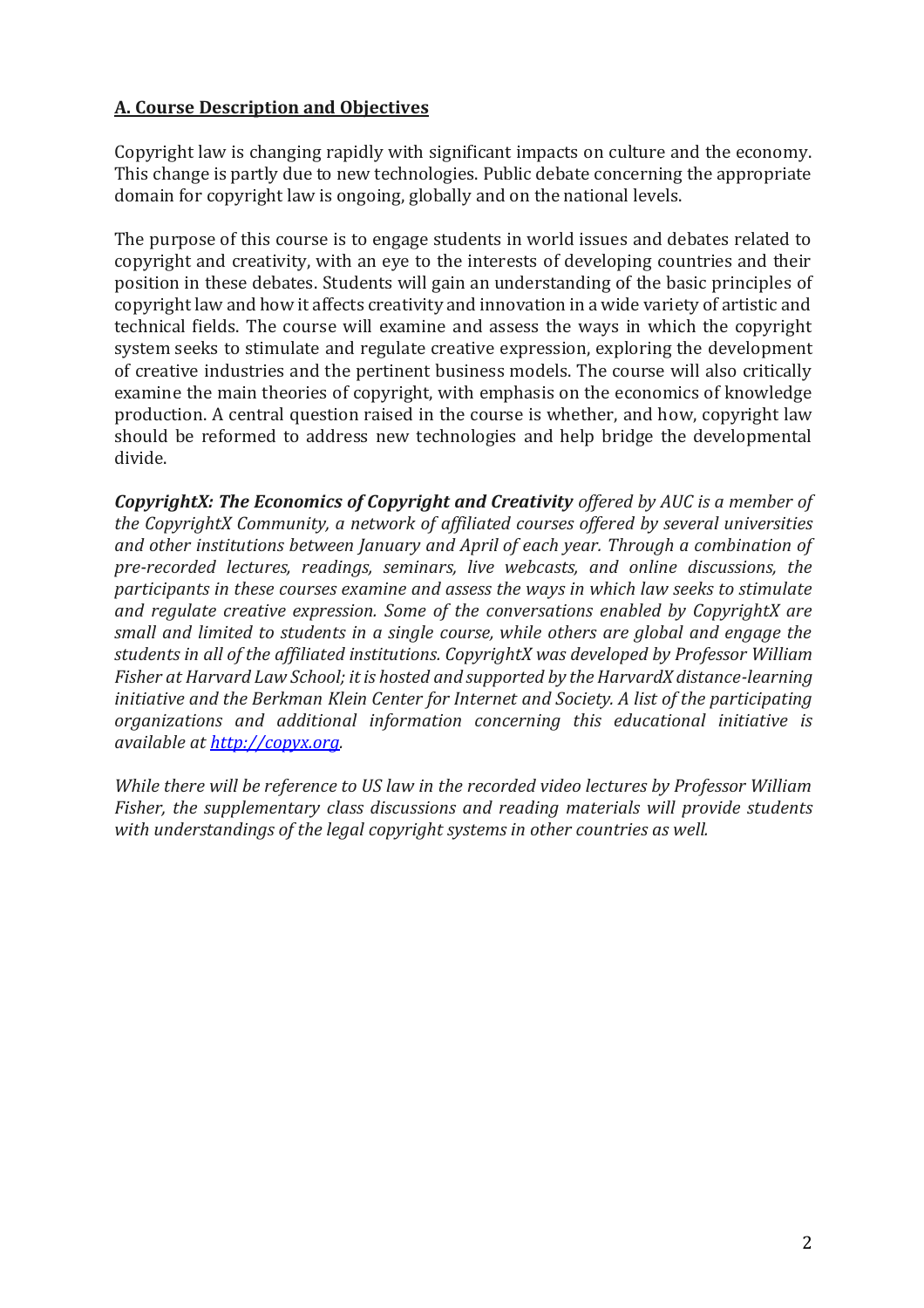### **B. Course Requirements**

This course is based on a combination of recorded lectures, weekly seminars, and optional readings.

**The weekly seminars** will be held over online sessions via Zoom. The zoom links will be sent to class before each class. Showing up on video is much preferred and should be pursued as much as possible.

Note: Classes will be recorded.

Each week, students will be required to watch recorded video lectures by Professor William Fisher covering the topic for the week. Video lectures will stimulate class discussion and debates. *Students are required to watch the videos before class.* 

### *The lectures are available at this link: [http://copyx.org/lectures/.](http://copyx.org/lectures/)*

Professor William Fisher prepared two interactive maps that will serve as useful aids for understanding different themes during this course. One map covers the main features of copyright law and the other covers the main features of copyright theory. The maps can be found at the following link:

[http://copyx.org/maps-of-intellectual-property/.](http://copyx.org/maps-of-intellectual-property/)

Past special events are available at the following link:<http://copyx.org/events/>

### **C. Grade Distribution**

The following is a breakup of the grade distribution.

| Online Participation in Discussion (required also by Harvard) |  |  |
|---------------------------------------------------------------|--|--|
| Copyright & Business Model Cases                              |  |  |
| 1 <sup>st</sup> Exam (midterm take-home)                      |  |  |
| 2 <sup>nd</sup> Exam (Final take-home- Harvard Exam)          |  |  |
| 2 <sup>nd</sup> Exam (Final take-AUC Exam)                    |  |  |

### **Please note**:

- 1. Online teaching and learning can be fun, but only if we make it so. Our enjoyment of the course will depend on everyone's engagement, participation and creativity.
- 2. Grades are **Final** and not subject to negotiation under any circumstances

### **D. Course Schedule**

At the end of this document you will find a sheet entitled "Course Plan". This includes the course calendar with information on the videos.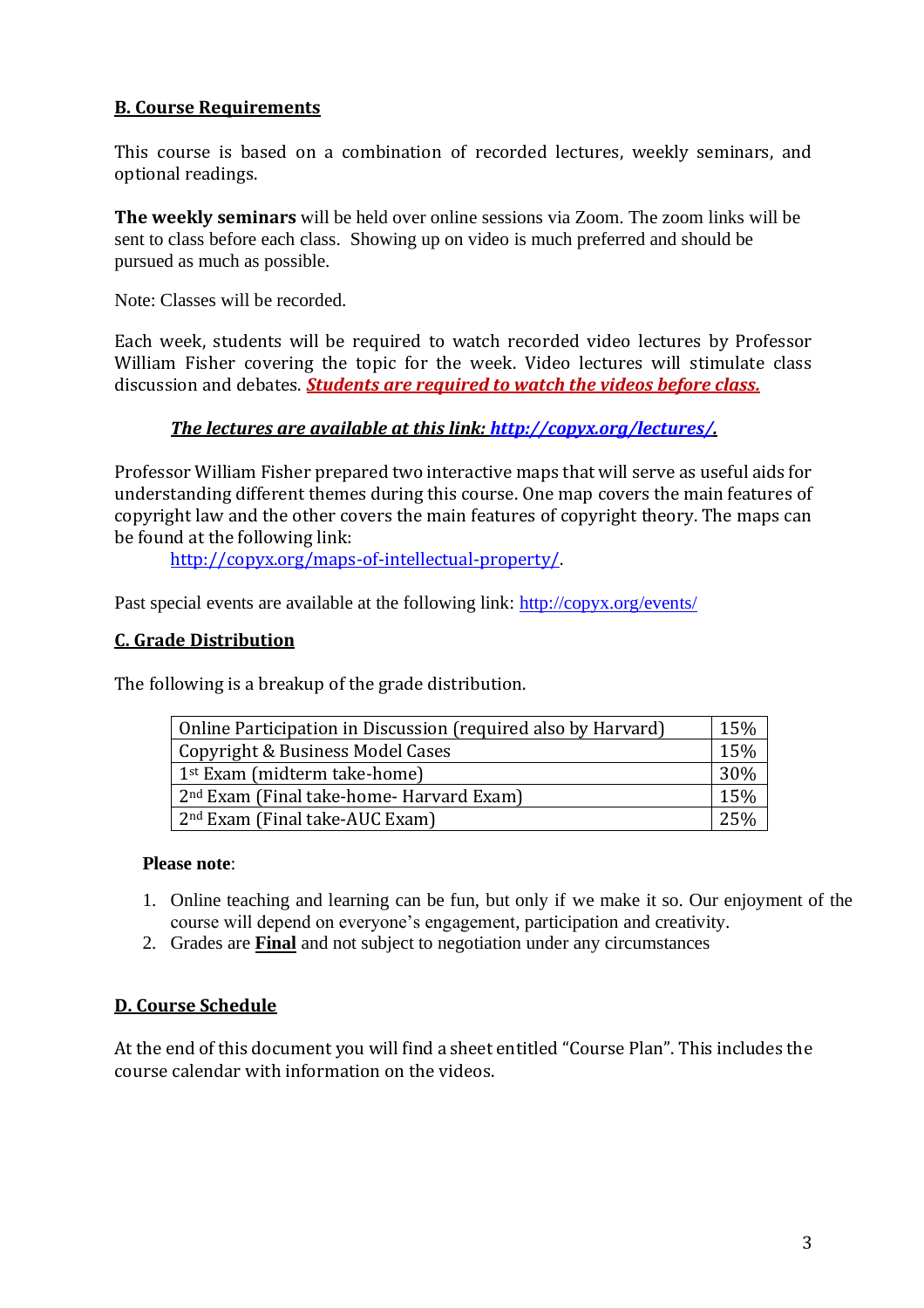# **E. Optional Readings**

Below is the optional reading list (in chronological order of class sessions).

- 1. Egyptian Law No. 82 of 2002: Pertaining to the Protection of Intellectual Property Rights (Book Three), available at: [http://www.wipo.int/wipolex/en/text.jsp?file\\_id=190001](http://www.wipo.int/wipolex/en/text.jsp?file_id=190001)
- 2. Ahmed Abdel-Latif, "Egypt and Tunisia underscore the importance of IP", WIPO Magazine 4/2014, available at [http://www.wipo.int/wipo\\_magazine/en/2014/04/article\\_0008.html](http://www.wipo.int/wipo_magazine/en/2014/04/article_0008.html)
- 3. ACA2K Country Report: Egypt (ACA2K), available at: [http://ip-unit.org/wp](http://ip-unit.org/wp-content/uploads/2014/08/ACA2K-2009-Egypt-Country-Report.pdf)[content/uploads/2014/08/ACA2K-2009-Egypt-Country-Report.pdf](http://ip-unit.org/wp-content/uploads/2014/08/ACA2K-2009-Egypt-Country-Report.pdf)
- 4. UNESCO World Anti-Piracy Observatory ("UNESCO"), "Egypt Country Profile 2009", available at: [http://www.unesco.org/culture/pdf/egypt\\_cp\\_en](http://www.unesco.org/culture/pdf/egypt_cp_en)
- 5. Meindertsma, Jessica. "Theories of Copyright", The Ohio State University, 9 May 2014, available at: [http://library.osu.edu/blogs/copyright/2014/05/09/theories](http://library.osu.edu/blogs/copyright/2014/05/09/theories-of-copyright/)[of-copyright/](http://library.osu.edu/blogs/copyright/2014/05/09/theories-of-copyright/)
- 6. Rizk, Nagla (2014). "From *De Facto* Commons to Digital Commons: The Case of Egypt's Independent Music Industry." In De Beer, J., Armstrong C., Oguamanam, C., Schonwetter, T. (Eds.), *The Collaborative Dynamics of Innovation and Intellectual Property in Africa,* Cape Town: University of Cape Town Press. [http://www.cocoaconnect.org/sites/default/files/publication/Geographical%20In](http://www.cocoaconnect.org/sites/default/files/publication/Geographical%20Indication%20(GI)%20options%20for%20Ethiopian%20Coffee%20and%20Ghanaian%20Cocoa.pdf#page=196) [dication%20\(GI\)%20options%20for%20Ethiopian%20Coffee%20and%20Ghanaia](http://www.cocoaconnect.org/sites/default/files/publication/Geographical%20Indication%20(GI)%20options%20for%20Ethiopian%20Coffee%20and%20Ghanaian%20Cocoa.pdf#page=196) [n%20Cocoa.pdf#page=196](http://www.cocoaconnect.org/sites/default/files/publication/Geographical%20Indication%20(GI)%20options%20for%20Ethiopian%20Coffee%20and%20Ghanaian%20Cocoa.pdf#page=196)
- 7. World Economic Forum, "The Business of Creativity: Seeking Value in the Digital Content Ecosystem," (January 2015), available at: [http://www3.weforum.org/docs/WEFUSA\\_NormsValuesIII\\_Report2015.pdf](http://www3.weforum.org/docs/WEFUSA_NormsValuesIII_Report2015.pdf)
- 8. William Patry, ["A Whiter Shade of Joint Authorship," 21 December 2006,](http://williampatry.blogspot.com/2006/12/whiter-shade-of-joint-authorship.html) available at: [http://williampatry.blogspot.com/2006/12/whiter-shade-of-joint](http://williampatry.blogspot.com/2006/12/whiter-shade-of-joint-authorship.html)[authorship.html](http://williampatry.blogspot.com/2006/12/whiter-shade-of-joint-authorship.html)
- 9. Eriq Gardner, "Heirs of Egyptian film composer are asserting "moral rights" in a composition," The Hollywood Reporter, 5 May 2011, available at: <http://www.hollywoodreporter.com/thr-esq/jay-z-loses-round-legal-185778>
- 10. Matthew Heller, "Jay-Z Says 'Big Pimpin'' Copyright Suit Came Too Late," Law360, 12 August 2014, available at: [http://www.law360.com/articles/464386/jay-z-says](http://www.law360.com/articles/464386/jay-z-says-big-pimpin-copyright-suit-came-too-late)[big-pimpin-copyright-suit-came-too-late](http://www.law360.com/articles/464386/jay-z-says-big-pimpin-copyright-suit-came-too-late)
- 11. Eriq Gardner, "Jay Z Can Thank Supreme Court for Setback in 'Big Pimpin' Lawsuit," The Hollywood Reporter, 8 June 2011, available at: <http://www.hollywoodreporter.com/thr-esq/jay-z-can-thank-supreme-723743>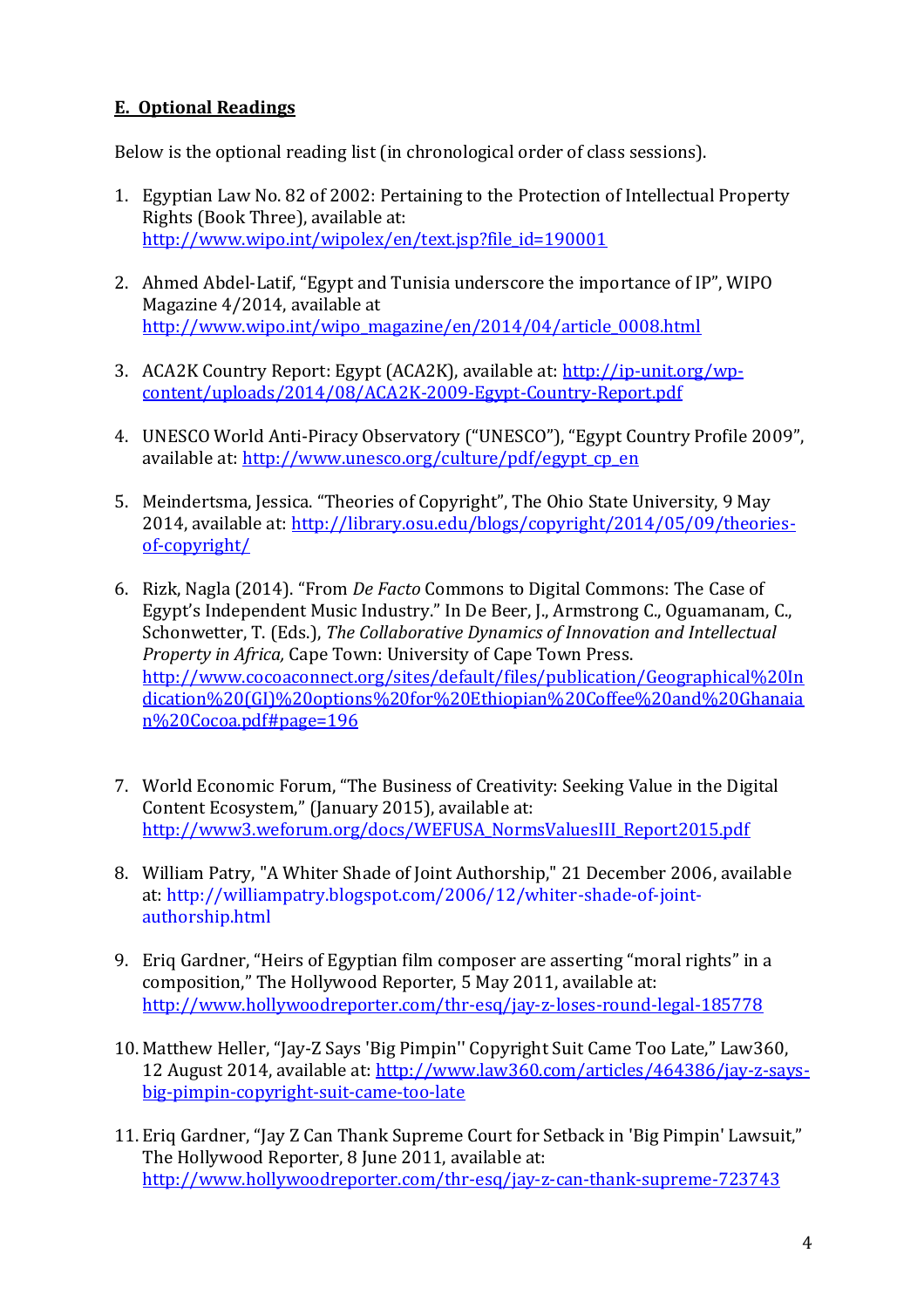- 12. Maha AbdelAzim, "Jay-Z, Timbaland in Court for 'Stealing Music' from Egyptian Composer Baligh Hamdy," *Egyptian Streets*, 18 October 2015, available at: [http://egyptianstreets.com/2015/10/18/jay-z-timbaland-in-court-for-stealing](http://egyptianstreets.com/2015/10/18/jay-z-timbaland-in-court-for-stealing-music-from-egyptian-composer-baligh-hamdy/)[music-from-egyptian-composer-baligh-hamdy/](http://egyptianstreets.com/2015/10/18/jay-z-timbaland-in-court-for-stealing-music-from-egyptian-composer-baligh-hamdy/)
- 13. [Dmitry Reider](http://www.haaretz.com/misc/writers/dmitry-reider-1.362) and Mika Timor, "Egyptian author threatens to sue Israeli-Palestinian NGO for translating book without permission," Haaretz.com, 1 November 2010, available at: [http://www.haaretz.com/print-edition/news/egyptian-author](http://www.haaretz.com/print-edition/news/egyptian-author-threatens-to-sue-israeli-palestinian-ngo-for-translating-book-without-permission-1.322209)[threatens-to-sue-israeli-palestinian-ngo-for-translating-book-without-permission-](http://www.haaretz.com/print-edition/news/egyptian-author-threatens-to-sue-israeli-palestinian-ngo-for-translating-book-without-permission-1.322209)[1.322209](http://www.haaretz.com/print-edition/news/egyptian-author-threatens-to-sue-israeli-palestinian-ngo-for-translating-book-without-permission-1.322209)
- 14."Egypt author protests Hebrew translation of novel," AlArabeya.Net News, 29 October 2010, available at: <http://www.alarabiya.net/articles/2010/10/29/124172.html>
- 15. The Berkman Center for Internet and Society, "Copyright Entitlements," 31 December 2012, available at: [http://cyber.law.harvard.edu/cx/Copyright\\_Entitlements](http://cyber.law.harvard.edu/cx/Copyright_Entitlements)
- 16. Bassem Awad, "Copyright flexibilities in the Arab world" (2012) WIPO-WTO Colloquium for teachers of intellectual property law, pp. 41-55, available at [http://www.wto.org/english/tratop\\_e/trips\\_e/wipo\\_wto\\_colloquium2011\\_e.pdf](http://www.wto.org/english/tratop_e/trips_e/wipo_wto_colloquium2011_e.pdf)
- 17. Ouma, Marisella (2014). "The Policy Context for a Commons-Based Approach to Traditional Knowledge in Kenya." In De Beer, J., Armstrong C., Oguamanam, C., Schonwetter, T. (Eds.), *The Collaborative Dynamics of Innovation and Intellectual Property in Africa,* Cape Town: University of Cape Town Press. Available at: [https://www.researchgate.net/publication/281783387\\_Innovation\\_Intellectual\\_Pr](https://www.researchgate.net/publication/281783387_Innovation_Intellectual_Property_Collaborative_Dynamics_in_Africa) operty Collaborative Dynamics in Africa
- 18. Egypt: International Intellectual Property Alliance (IIPA) 2018 Special Report on Copyright Protection and Enforcement, available at: https://iipa.org/files/uploads/2018/02/2018 SPECIAL 301.pdf

## *All reading material and links to video lectures will be posted on Blackboard.*

## **F. Office Hours**

By appointment via Zoom.

## **G. Email Policy**

Please use Blackboard email to contact me and copy Dana Elbashbishy at [delbashbishy@aucegypt.edu](mailto:nagham@aucegypt.edu)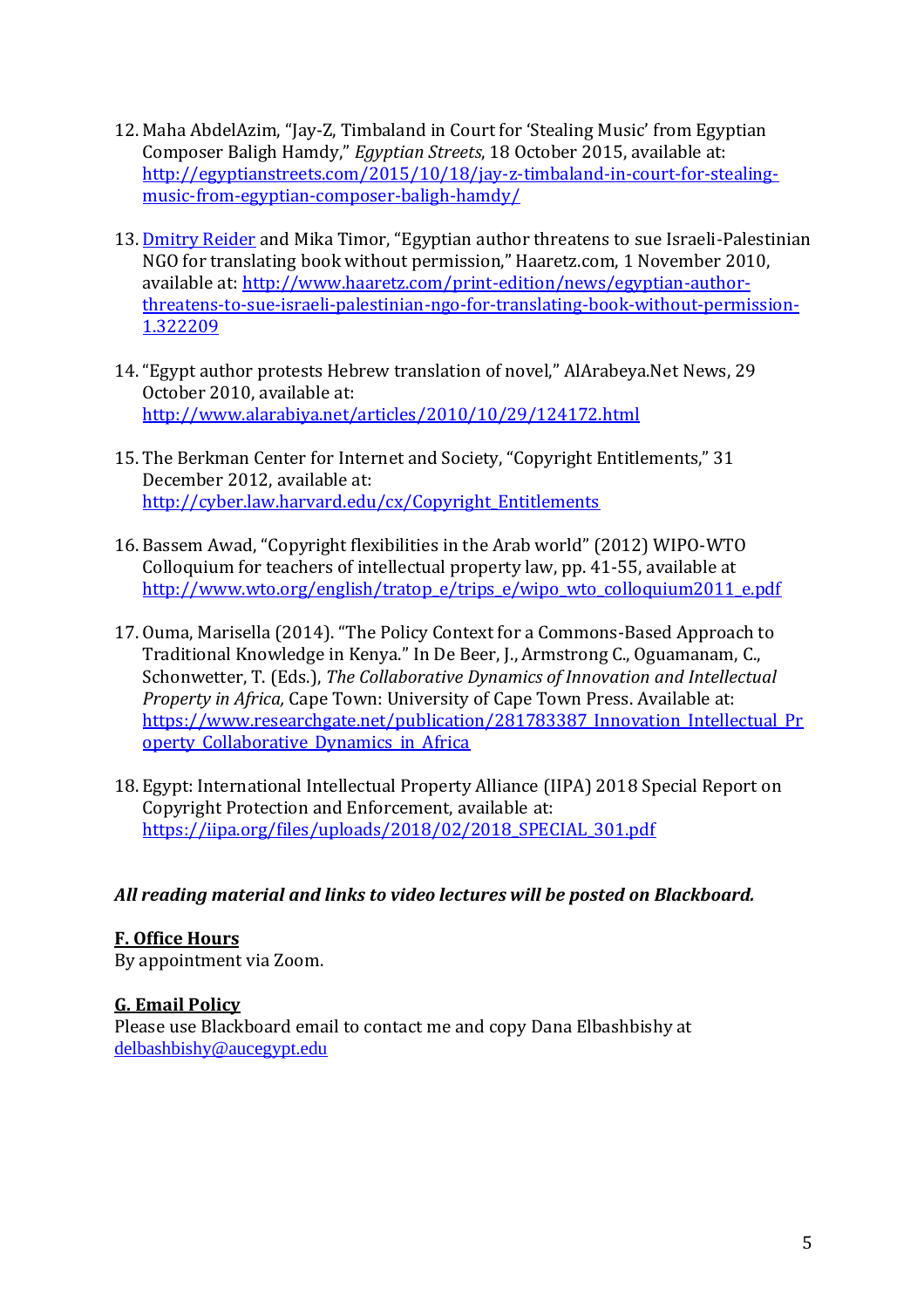| ECON. 5299 CopyrightX: AUC<br>The Economics of Copyright and Creativity<br>Dr. Nagla Rizk<br><b>Course Plan</b> |                                              |                                                                                                                                     |                                                                                                                                                                                                                  |  |  |
|-----------------------------------------------------------------------------------------------------------------|----------------------------------------------|-------------------------------------------------------------------------------------------------------------------------------------|------------------------------------------------------------------------------------------------------------------------------------------------------------------------------------------------------------------|--|--|
| <b>Class</b><br>#                                                                                               | <b>Date</b>                                  | <b>Topic</b><br>$($ Lecture $#$ $)$                                                                                                 | <b>Required Videos to Watch</b><br>(Available at http://copyx.org/lectures/)                                                                                                                                     |  |  |
| 1.                                                                                                              | 1 February 2021                              | <b>Introduction to the Course</b>                                                                                                   | Introduction to CopyrightX website and discussion forum<br>-1.1 Introduction to the video lecture system and course<br>outline                                                                                   |  |  |
| 2.                                                                                                              | 8 February 2021                              | 1. The Foundations of Copyright Law<br>-Multilateral theories guiding copyright<br>-Originality<br>-The Idea/Expression Distinction | -1.2 Originality<br>-1.3 The Idea/Expression Distinction<br>-1.4 The System of Multilateral Treaties                                                                                                             |  |  |
| 3.                                                                                                              | 15 February 2021                             | 2. Fairness and Personality Theories<br>-Labor v. Personhood<br>-Nonfiction                                                         | -2.1 Introduction<br>-2.2 Fairness Theory<br>-2.3 Personality Theory                                                                                                                                             |  |  |
| 4.                                                                                                              | 22 February 2021                             | 3. The Subject Matter of Copyright<br>-Useful articles<br>-Software                                                                 | -3.1 literary works (and software)<br>-3.2 Dramatic works (and choreography)<br>-3.3 Music<br>-3.4 Audiovisual Works<br>-3.5 Fictional characters<br>- 3.6 Visual and architectural works<br>- 3.7 Illustrations |  |  |
| 5.                                                                                                              | 1 March 2021<br>(first exam)<br>distributed) | 4. Welfare Theory<br>- Applications of Welfare Theory<br>-Alternatives to Copyright                                                 | - 4.1 The Utilitarian Framework-<br>-4.2 The Incentive Theory of Copyright-4.3 Applications<br>and Assessment<br>- 4.4 Illustrations                                                                             |  |  |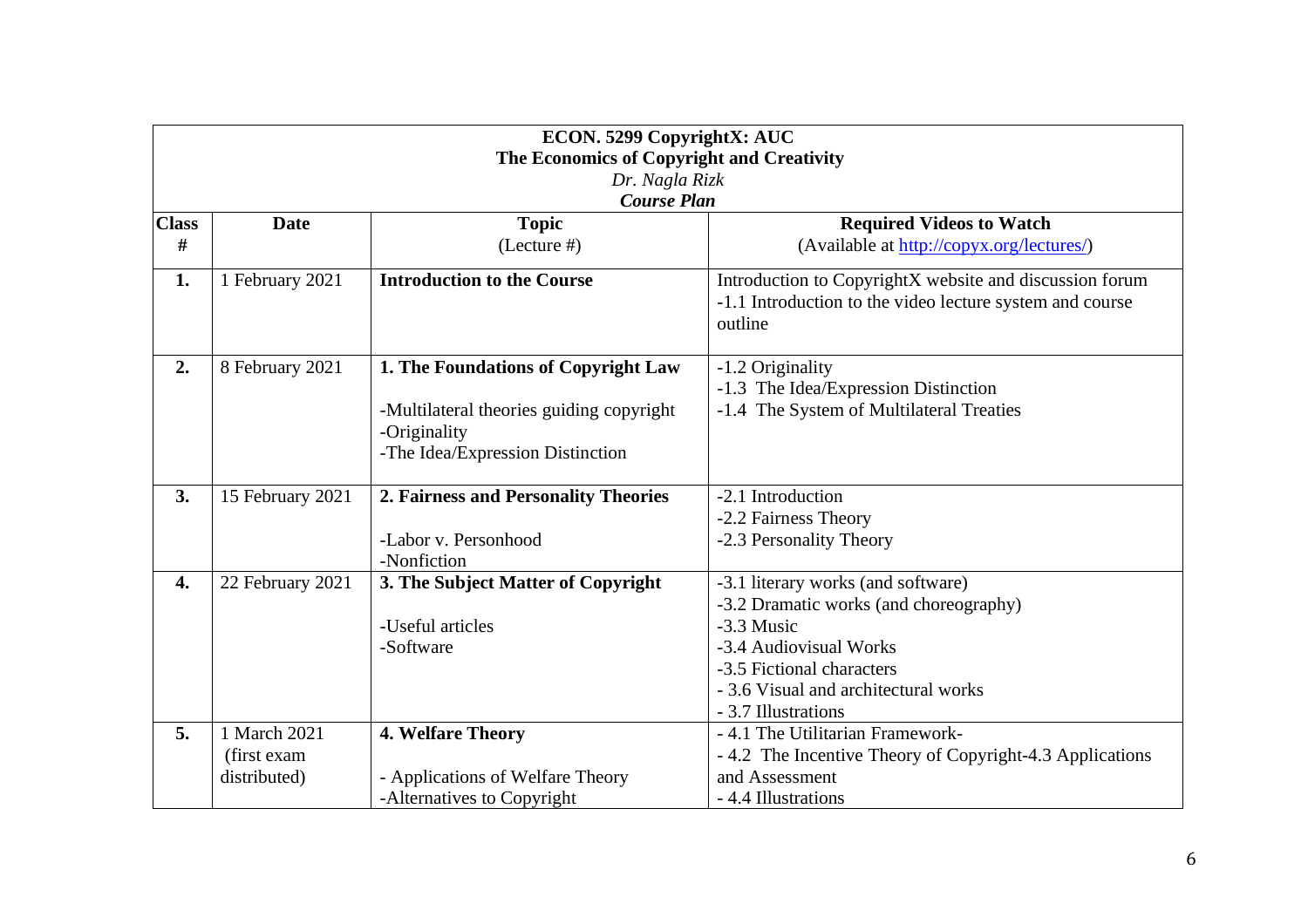| 6.  | 8 March 2021    | 5. Authorship                             | -5.1 Sole Authorship (who is the author of a copyrighted    |
|-----|-----------------|-------------------------------------------|-------------------------------------------------------------|
|     |                 |                                           | work?)                                                      |
|     |                 | -Multiple Authorship                      | -5.2 Joint authorship/ Multiple Authorship                  |
|     |                 | -Works for Hire                           | -5.3 Works for Hire                                         |
|     |                 |                                           | - 5.4 Illustrations                                         |
|     |                 |                                           |                                                             |
| 7.  | 15 March 2021   | <b>6. The Mechanics of Copyright</b>      | -6.1 The Decline of Formalities                             |
|     |                 | -Copyright and Parentalism                | -6.2 Duration (The rules that determine how long US         |
|     |                 | -The Boundary between Copyright and the   | Copyrights last)                                            |
|     | $(1st$ Exam Due | <b>Public Domain</b>                      | -6.3 Protective Provisions: Fred Fisher Music v. M. Witmark |
|     | Date)           |                                           | & Sons                                                      |
|     |                 |                                           | -6.4 Illustrations                                          |
| 8.  | 22 March 2021   | 7. The Rights to Reproduce and Modify     |                                                             |
|     |                 |                                           | -7.1 Reproduction (Cablevision Case)                        |
|     |                 | - "Probative Similarity" and "Substantial | -7.2 Improper Appropriation                                 |
|     |                 | Similarity"                               | -7.3 Derivative Works                                       |
|     |                 | -Derivative Works                         | -7.4 Illustrations                                          |
|     |                 | 25 March 2021 Drop Courses Deadline       |                                                             |
|     |                 |                                           |                                                             |
| 9.  | 29 March 2021   | 8. The Rights to Distribute, Perform,     | -8.1 Distribution                                           |
|     |                 | and Display                               | -8.2 Public Performances                                    |
|     |                 |                                           | -8.3 Exceptions and limitations upon copyright owners'      |
|     |                 | -Distribution and First Sale              | rights of public performance and display                    |
|     |                 |                                           | -8.4 Illustrations                                          |
| 10. | 5 April 2021    | 9. Fair Use                               |                                                             |
|     |                 |                                           | -9.1 History of the Fair Use Doctrine in the US             |
|     |                 |                                           | -9.2 The shape of the Fair Use doctrine today               |
|     |                 |                                           | -9.3 Other Approaches to Fair Use                           |
|     |                 |                                           | - 9.4 Illustrations                                         |
|     |                 |                                           |                                                             |
| 11. | 12 April 2021   | <b>10. Cultural Theory</b>                | -10.1 Premises of the cultural theory                       |